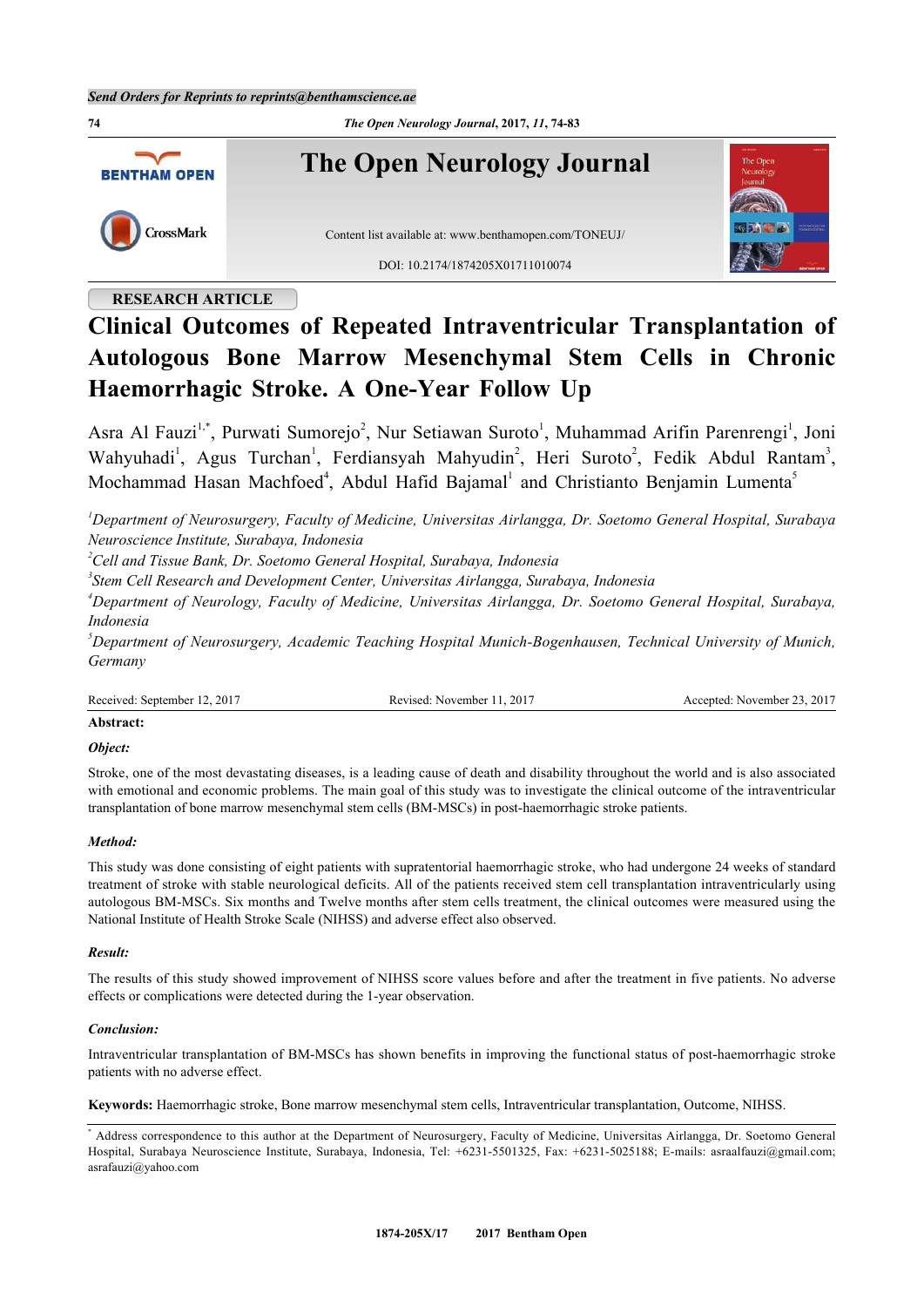# **1. INTRODUCTION**

Stroke is one of the most devastating diseases and a leading cause of death and disability throughout the world [[1\]](#page-7-0). Stroke is the world's biggest fatal disease after ischaemic heart disease, accounting for a combined 15 million deaths in 2015. These diseases remained the leading causes of death globally from the last 15 years [\[2](#page-7-1)].

Intracerebral haemorrhagic stroke occurs in 10–15% of all strokes and has a higher mortality and disability rate than ischemic stroke or subarachnoid haemorrhage [[3,](#page-7-2) [4,](#page-7-3) [5](#page-7-4)]. Spontaneous intracerebral haemorrhage (ICH) is classified into primary and secondary types according to cause [\[4\]](#page-7-3). Primary spontaneous ICH occurs in about 70–80% of cases and is caused by hypertension or amyloid angiopathy[[4\]](#page-7-3). Secondary spontaneous ICH is often caused by vascular abnormalities, impaired blood clotting and coagulation, tumors and side effects of medications [\[3](#page-7-2)].

Brain tissue damage after ICH can be permanent [\[6\]](#page-7-5). Some mechanisms that can lead to neural damage include mass effects of blood clots to the surrounding tissue, inflammatory reactions, oxidative stress, neurotoxicity from excitatory neurotransmitters, thrombin and lysis of haemoglobin [\[3](#page-7-2), [6,](#page-7-5) [7\]](#page-7-6). These mechanisms ultimately cause widespread cell death, leading to more severe damage after ICH[[8](#page-7-7)]. Several neuroprotective agents have been developed to prevent such damage. Their mechanisms include suppressing the excitotoxicity of glutamate, inhibiting the inflammatory process, inducing antioxidant effects, suppressing the activity of matrix metalloproteinase (MMP) and preventing apoptosis [[3,](#page-7-2) [9\]](#page-7-8).

Although research and development into many therapeutic agents have been carried out to restore neural function after ICH, no optimal results have been obtained [[6,](#page-7-5) [10](#page--1-0)]. Such therapies include, for example, neuroprotective drugs, hyperbaric therapy, hypothermia, hormonal therapy, and operative approaches with sophisticated and safe techniques. None of them has achieved the expected results, as the rates of mortality and disability by stroke remain high [[6,](#page-7-5) [10\]](#page-8-0).

In the last 10 years, alternative approaches to restoring neural function after stroke have been developed using the concept of neurorestoration by stem cell therapy [\[11\]](#page-8-1). Stem cell transplantation is expected to be a breakthrough in curing stroke patients, as it is expected to replace the damaged cells, improve the function of axons and restore the damaged neural circuitry [[1,](#page-7-0) [3\]](#page-7-2). Additionally, stem cells could induce healing through the activation of endogenous neurogenesis, angiogenesis and synaptogenesis [\[3](#page-7-2), [12\]](#page-8-2). Chopp *et al.* reported that stem cell therapy could prevent the occurrence of gliosis and the formation of scar tissue after stroke and, if given earlier, prevent apoptosis and suppress the inflammatory process [\[13](#page-8-3)].

The main goal of this study was to investigate the safety and feasibility of the intraventricular transplantation of bone marrow mesenchymal stem cells (BM-MSCs) in post-haemorrhagic stroke patients.

# **2. METHODOLOGY**

This study received legal/ethical clearance from the local medical research ethics committees of Dr. Soetomo General Hospital, Surabaya, Indonesia, following the regulatory guidelines of the country. Moreover, a research permit was obtained from the Research and Development Department of East Java, Indonesia Provincial Government. Prior to the study, informed consent documents, details of the medical treatment and other necessary approval of the documents were delivered to all patients involved in the study.

The subjects of this study were supratentorial ICH patients with persistent neurological deficits after 24 weeks in Dr. Soetomo General Hospital, Surabaya, Indonesia.

Eight patients were included in the study. The clinical evaluation was carried out using the National Institute of Health Stroke Scale (NIHSS) 6 and 12 months after the first procedure of transplantation. The following inclusion and exclusion criteria were used for the patients.

# **2.1. Inclusion Criteria**

- Haemorrhagic stroke patients
- Aged 45 to  $65$
- Supratentorial location
- No ventricular-peritoneal shunt
- No active infection/disease
- No systemic malignancies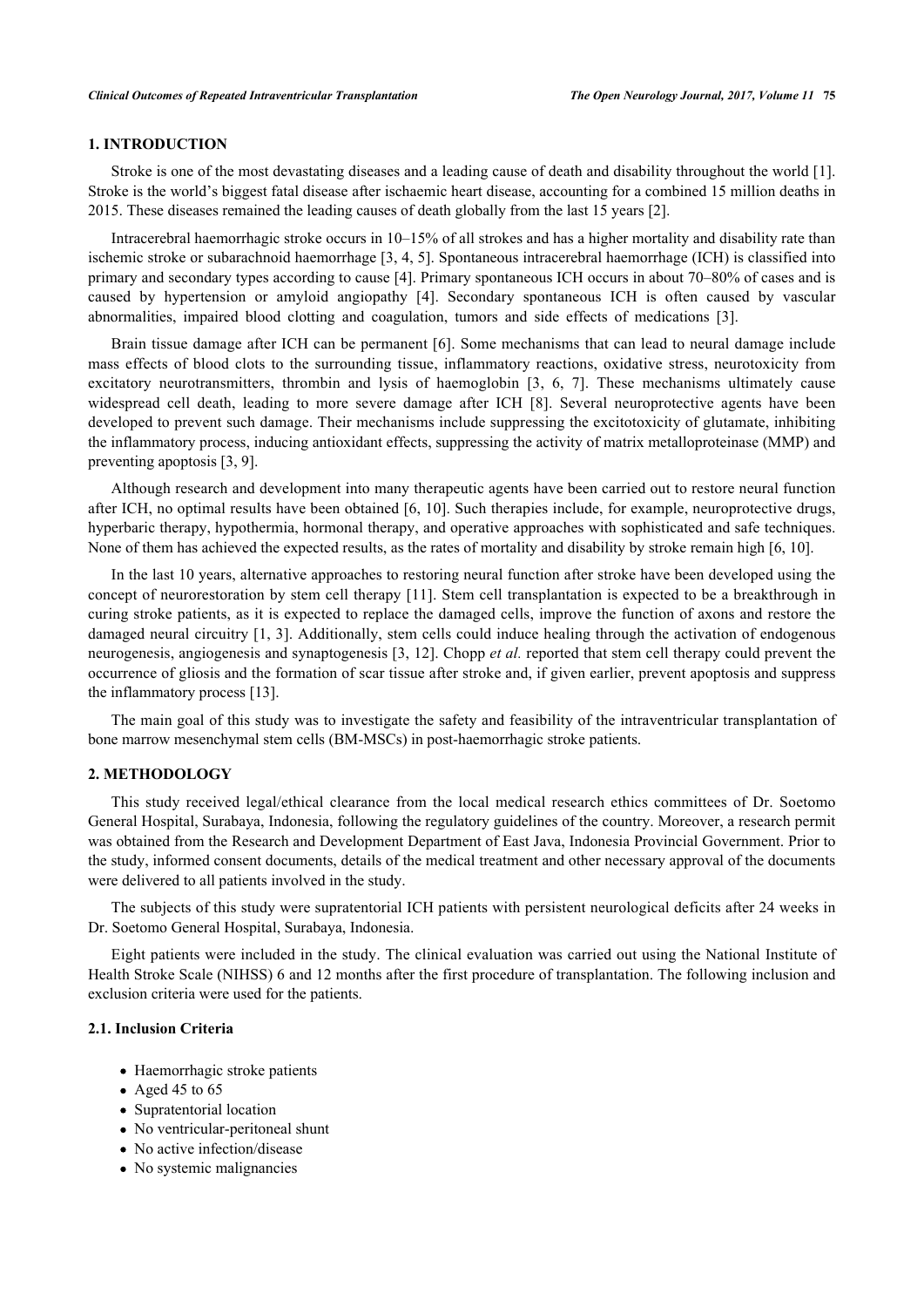24 weeks after stroke with stable NIHSS score in last 12 weeks

#### **2.2. Exclusion Criteria**

- Significant neurological improvement after stroke
- Did not receive optimal standard therapy
- Severe comorbid factors: pneumonia, heart diseases, diabetes mellitus, psychiatric disorders, uncontrolled hypertension
- Epilepsy

## **3. PROCEDURE**

Isolation and intraventricular transplantation of bone marrow mesenchymal stem cells (BM-MSCs) was performed in the operating room of Dr. Soetomo General Hospital, Surabaya.

Autologous bone marrow stromal cell isolation was performed under general anaesthesia, and aspiration of BM-MSCs on patient's own iliac bone marrow was performed with a sterile procedure.

Isolation of mononuclear (MN) cells from bone marrow samples was done using Histopaque-density centrifugation methods. Whole MN cells were obtained and then cultured in Dulbecco's Eagle medium with 10% foetal bovine serum (FBS) (Sigma Chemical) in plastic petri humidity conditions of  $37^{\circ}$ C with  $5\%$  CO<sup>2</sup>. Unattached cells were discarded, while attached cells were expanded. When confluent cells were achieved (referred to as passage 0), cells were cultured up to passage 3.

Characterisation of BM-MSCs was performed using immunocytochemistry techniques. Cells were characterised with markers of fluorescein isothiocyanate (FITC) anti-human CD90 antibody (BioLegend, USA), phycoerythrin (PE) anti-human CD29 antibody (BioLegend, USA), peridinin-chlorophyll-protein complex: cyanine 5.5 conjugate (PerCp/Cy5.5) anti-human CD34 and anti-human CD45 FITC.

#### **3.1. Transplantation Techniques**

The BM-MSCs were injected into the patients using their own cells after they suffered supratentorial ICH with persistent neurological deficits over 24 weeks in Dr. Soetomo General Hospital, Surabaya, Indonesia. Under general anaesthesia, patients were conditioned in a supine position. The hair was shaved just behind the right frontal hairline, and then the area was washed with antiseptic solution. A mark was then made on the right Kocher point. A 2.5-cm wide linear incision was made in layers through the periosteum.

The process was continued by creating a burr hole in the calvaria and a small dural incision. An Ommaya reservoir was inserted into the ventricle, and then a maximum of 5cc cerebrospinal fluid was slowly aspirated through the Ommaya reservoir with a wing needle. Then, the stem cells were transplanted with the same wing needle  $(2 \times 10^6 \text{ cells})$ in 3cc normal saline) and then flushed with 2cc normal saline. The surgical wound was then sutured layer by layer.

For booster transplantation, the same procedures were performed without the open procedure or general anaesthesia one month after the first transplantation. Hair did not need to be shaved, disinfection with povidone-iodine was performed at the skin and BM-MSC injection was carried out with the same dose using wing needle no. 25 through the subcutaneous transplanted Ommaya reservoir Fig. (**[1](#page-2-0)**). Booster transplantation was done twice at one-month intervals.

## **4. RESULTS**

#### **4.1. Patient Characteristics**

The average age of patients in this study was  $53.44 \pm 6.02$  years. The youngest patient was 45 years old, and the oldest was 63 years old. The average age of patients was  $54.25 \pm 6.50$  years.

<span id="page-2-0"></span>In terms of gender, six patients (75%) were male, and two patients (25%) were female. All the patients had standard treatment for haemorrhagic stroke including medical treatment and physical rehabilitation. Two of the patients had surgical treatment (craniotomy and clot removal).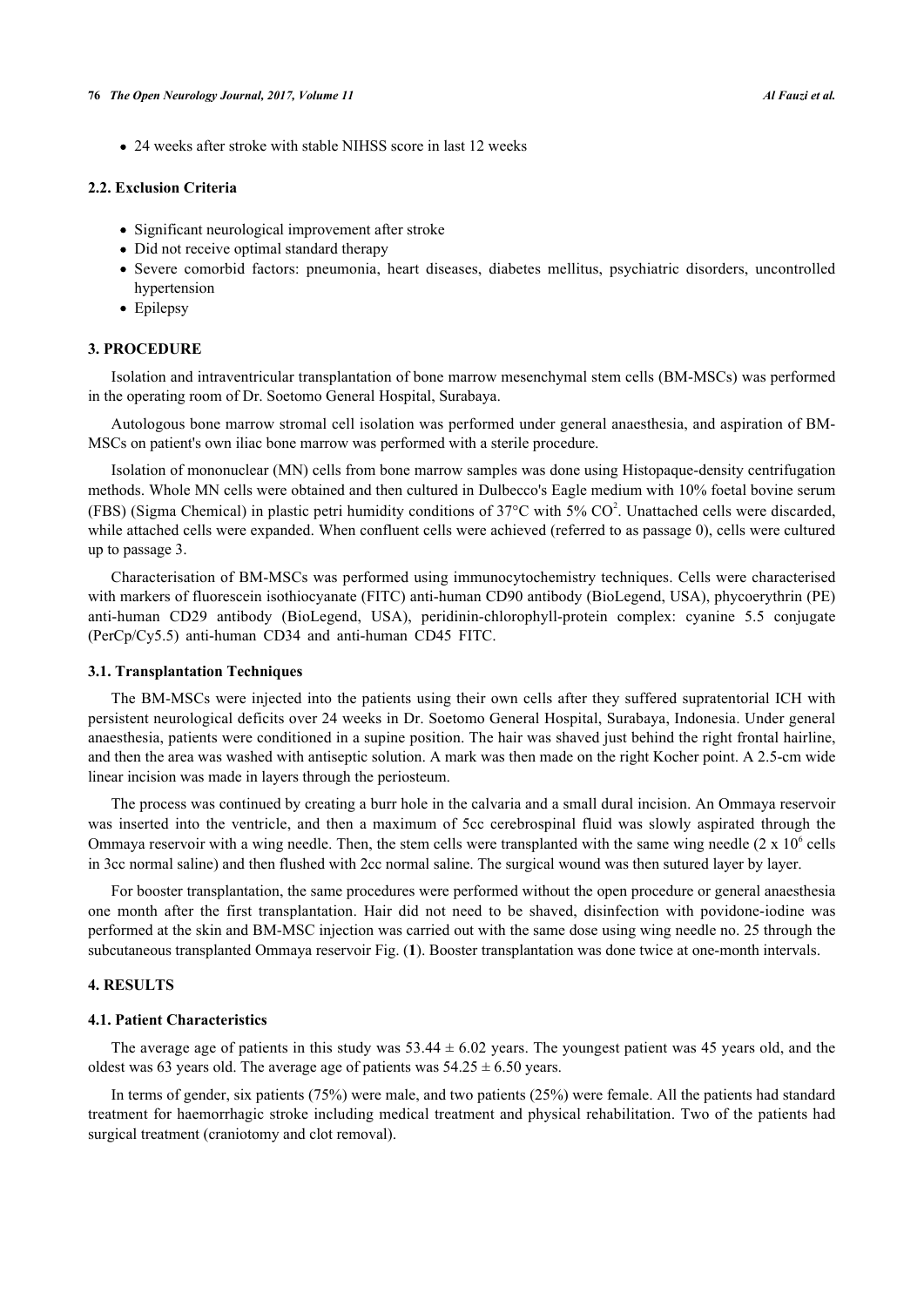

**Fig. (1).** Booster transplantation is done by injection of BM-MSC through subcutaneous transplanted ommaya reservoir.

In terms of the site of supratentorial bleeding, five patients (62.5%) had bleeding in the basal ganglia, one patient (12.5%) had it in the right parietal and one patient (12.5%) had it as a right parieto-occipital haemorrhage. Further details on patient characteristics and clinical outcome are shown in (Table **[1](#page-3-0)**).

| No.              | Gender<br>(M/F) | Age<br>(years)<br>old) | <b>Location of Haemorrhage Baseline</b> |                | 24 Weeks<br>After<br>Stroke<br><b>NIHSS</b> | 48-Weeks<br>Evaluation<br><b>NIHSS</b> | Improvement                                                                                                                                                                                            |
|------------------|-----------------|------------------------|-----------------------------------------|----------------|---------------------------------------------|----------------------------------------|--------------------------------------------------------------------------------------------------------------------------------------------------------------------------------------------------------|
|                  | F               | 45                     | Left Basal Ganglia                      | 8              | 8                                           | 6                                      | $\bullet$ Severe aphasia $\rightarrow$ Mild-to-moderate aphasia<br>$\bullet$ Severe dysarthria $\rightarrow$ Mild-to-moderate dysarthria                                                               |
| $\overline{2}$ . | M               | 63                     | <b>Right Parietal</b>                   | $\overline{2}$ | 2                                           | 2                                      |                                                                                                                                                                                                        |
| 3.               | M               | 50                     | Left Basal Ganglia                      | 5              | 5                                           | 5                                      |                                                                                                                                                                                                        |
| 4.               | M               | 61                     | Left Basal Ganglia                      | 4              | $\overline{4}$                              | 3                                      | LOC Questions; Answer one question correctly $\rightarrow$<br>Answer both question correctly                                                                                                           |
| 5.               | M               | 56                     | Left Frontoparietal FP                  | 23             | 22                                          | 19                                     | • Left & Right Arm, some effort against gravity $\rightarrow$<br>Drift<br>• Left & Right Leg, some effort against gravity $\rightarrow$<br>Drift                                                       |
| 6.               | M               | 52                     | Right Basal Ganglia                     | 17             | 17                                          | 15                                     | • Level of consciousness; not alert level $2 \rightarrow$ Level<br>of consciousness, not alert level 1<br>• LOC Commands; Performs neither task correctly<br>$\rightarrow$ Performs one task correctly |
| 7.               | F               | 59                     | Right Parieto-occipital                 | 5              | 5                                           | 5                                      |                                                                                                                                                                                                        |
| 8.               | M               | 48                     | Left Basal Ganglia                      | 5              | 5                                           | 4                                      | Limb Ataxia; present in one limb $\rightarrow$ absent                                                                                                                                                  |

<span id="page-3-0"></span>**Table 1. Data progress of post-haemorrhagic stroke and post-treatment patients.**

# **4.2. Clinical Results**

From the eight patients followed for 12 months, 5 patients showed improvement in neurologic status and 3 patients showed no change. One patient showed a motor repair and 2 patients showed improvement in the level of conception. Two other patients showed improvement from ataxia and improvement of aphasia and dysarthria. For a safety result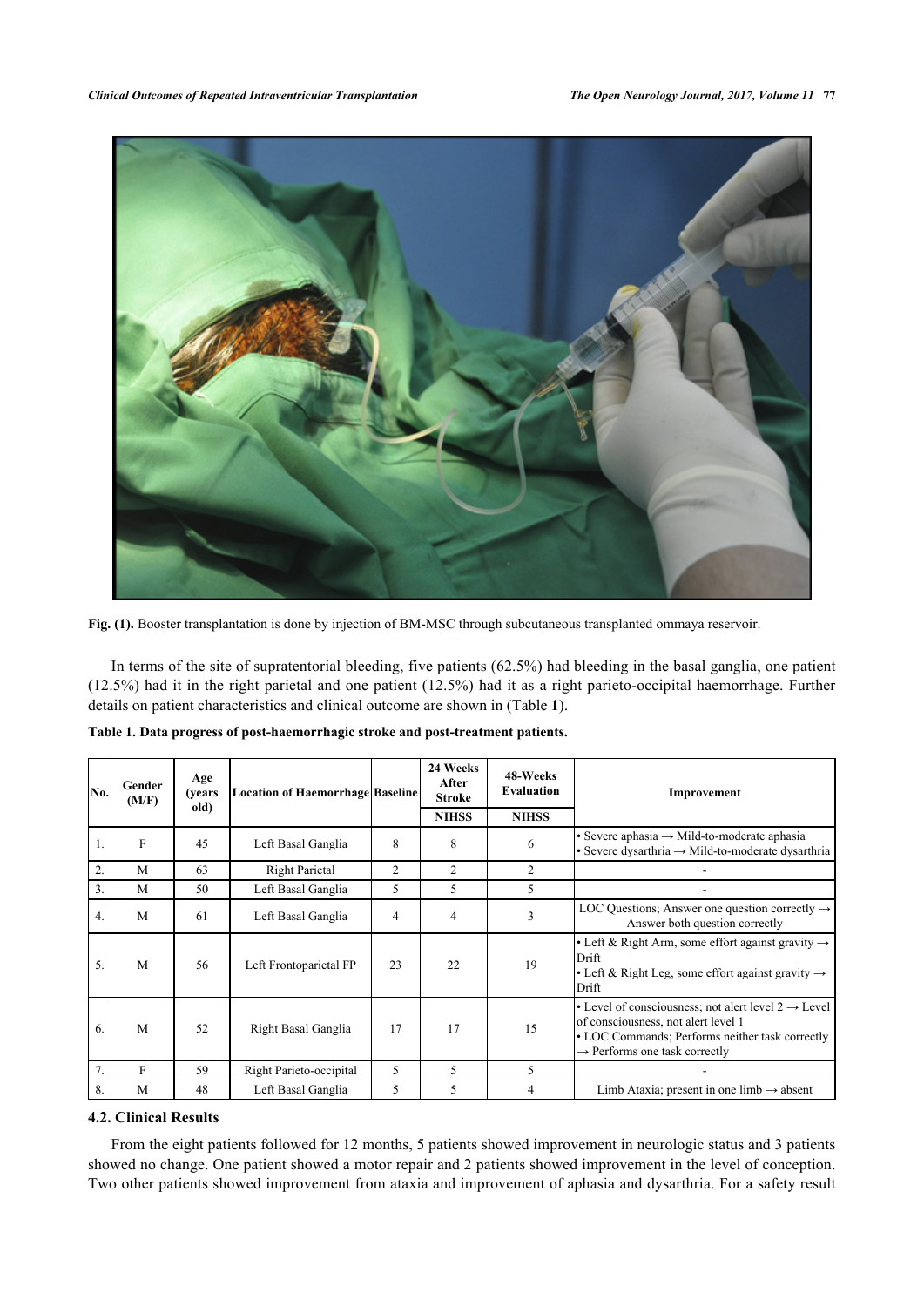evaluation, we also observe the possibility of adverse effects such as the incidence of increased intracranial pressure, infection, seizures and signs of rejection. And the result, we do not get any sign of such adverse effects during observation.

#### **5. DISCUSSION**

#### **5.1. Patient Characterise**

In terms of gender, 75% (6 patients) of the patients were male and 25% (2 patients) were female. The fact that there were more male than female patients is consistent with previous reports that stated that men are at a higher risk of developing stroke than women [[14](#page-8-4)]. It is estimated that the incidence of stroke in women is less than that in men, with a ratio of 1.3 : 1 [[15](#page-8-5)]. This is because women have the hormone estrogen that plays a role in maintaining immunity to menopause and as a protection or protector in the process of atherosclerosis, but after the woman experienced menopause, the risk of stroke between men and women became the same[[14\]](#page-8-4). In our data, we have one postmenopause women age 59 years-old that suffered stroke.

In terms of age, three patients (37.5%) were aged 51–60, three patients (37.5%) were 45–50, while two patients (25%) were over 60. It has been widely reported that stroke is now tending to occur in younger patients [\[8\]](#page-7-7). In 1994, 12.9% of strokes occurred between the ages of 20 and 55. Then, in 2005, the number increased to 18.6%. The same study stated that the average age of stroke patients decreased from 71 in 1994 to 69 in 2005 [[16](#page-8-6)]. Our reported results from eight patients demonstrates that five patients showed improvement after 48 weeks evaluation. Three patients (patients 1, 4, and 6) were more to cognitive improvements, and the remainder was a motoric (patient 5) and postural stability (patient 8). There was only a minor change in the power of arm and leg muscles (subjective analysis). Overall, the treatments demonstrated a strong safety profile with few reported improvements after 48 weeks evaluation.

Intracerebral haemorrhagic stroke accounts for 10–15% of all strokes and has a higher mortality and disability rate than ischemic stroke or subarachnoid haemorrhage stroke [[4](#page-7-3)]. ICH tends to occur in the basal ganglia (40–50%), lobar regions (20–50%), thalamus (10–15%), pons (5–12%) and cerebellum (5–10%) [[17\]](#page-8-7). In this study, there were nine patients (50%) with bleeding in the basal ganglia and six patients (31.25%) with lobar haemorrhages. This data is consistent with a previous study that found that basal ganglia haemorrhages are a more common pathology. Bleeding in the basal ganglia is usually associated with hypertension, whereas lobar ICH is often found in older patients with pathological cerebral amyloid angiopathy (CAA) [\[18](#page-8-8)].

#### **5.2. Autologous BM-MSCs**

Various kinds of cell types, including neural stem cells and BM-MSCs, have been widely studied in animals with stroke [[5](#page-7-4)]. BM-MSCs are reported as having the most numerous benefits and optimal therapeutic potential, and they can be taken from the patients themselves to prevent ethical problems, body rejection reactions and other complications [\[5](#page-7-4), [9,](#page-7-8) [19,](#page-8-9) [20\]](#page-8-10).

Kondziolka *et al.* reported the results of their research on 14 ischemic stroke patients with intraparenchymal transplantation of human allograft neuronal cells in the basal ganglia without complications after the procedure. In the procedure, all of the patients were given immunosuppressant drugs and anti-seizure medications [[15\]](#page-8-5). Savitz *et al.* also reported five patients with basal ganglia infarctions who had received intraparenchymal transplantations of foetal porcine neuronal cells, an allograft from animals. This procedure resulted in a seizure in one patient, and three patients experienced a decrease in neurological conditions. The study was stopped because of ethical problems and complications[[21\]](#page-8-11).

In this study, BM-MSCs were taken from the patients themselves, known as autologous BM-MSCs. This makes it ethically possible to perform the procedures and prevents further complications associated with stem cell sources. It is expected that the body's rejection reaction will be minimal and it will not be necessary to use immunosuppressant drugs. Epileptogenic effects exist usually due to the irritating mass effects on foreign objects in the brain tissue. This was avoided, because BM-MSCs were given through the intraventricular route, avoiding the irritating effects and permanent pressure on the brain tissue.

Many studies on using adult mesenchymal stem cells (MSCs) have been experimentally carried out with a wide range of disease models in animals [[9\]](#page-7-8). According to a consensus of MSC transplantation, MSCs taken from the bone marrow can be used in the process of tissue repair not only to stimulate the processes of proliferation, migration and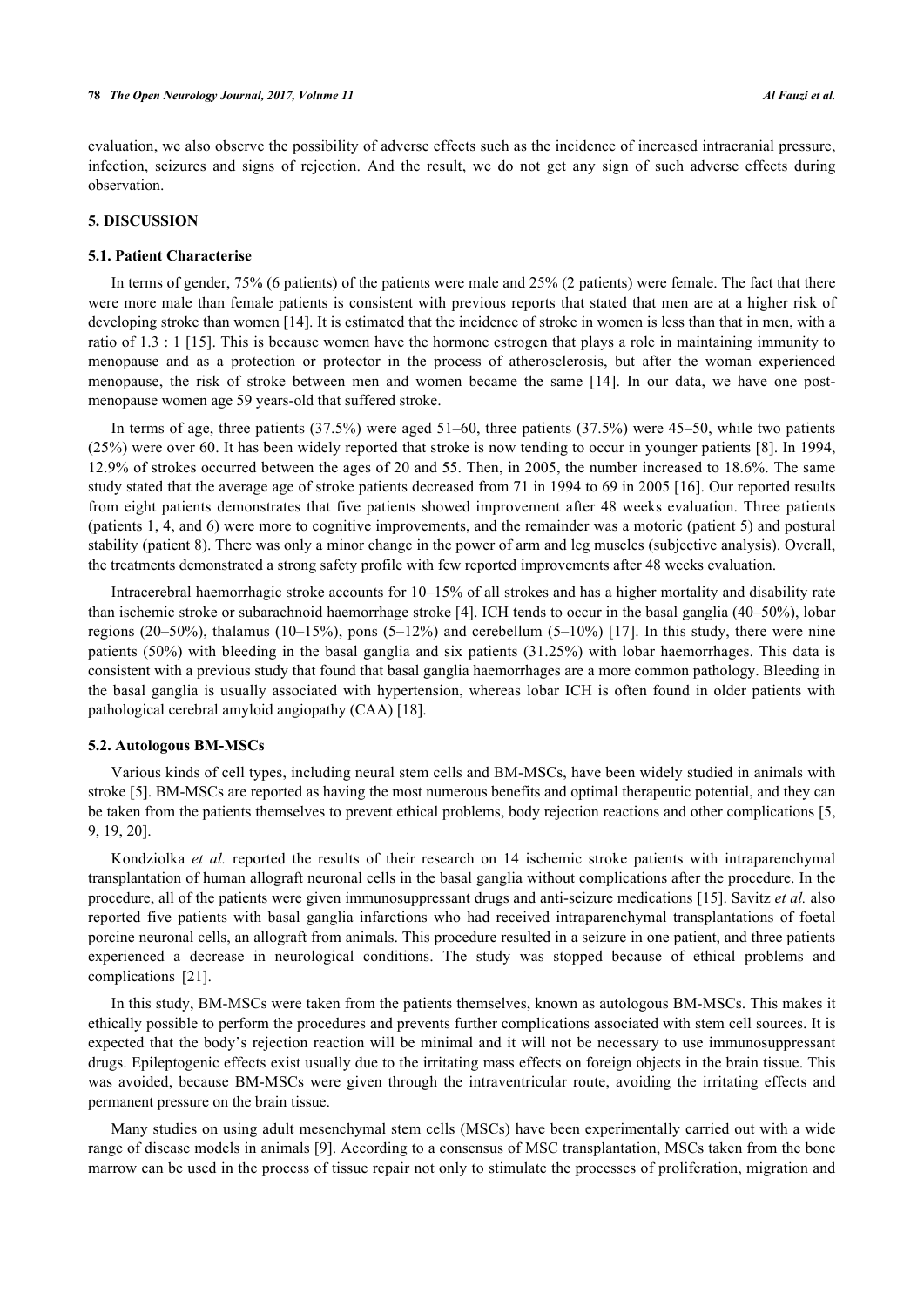differentiation from endogenous progenitor cells in all tissues of the body but also to suppress inflammatory processes and immune reactions and prevent apoptosis [[5,](#page-7-4) [9\]](#page-7-8).

The dose for stem cell transplantation has also varied widely in previous studies [[1,](#page-7-0) [15](#page-8-5), [22\]](#page-8-12). There is currently no standardised dose for stem cell therapy associated with the route of administration and the type of disease [\[5](#page-7-4)]. Research comparing stem cell doses by Wang *et al.* showed that it is necessary to determine an optimal dose for therapeutic stem cell transplantation, and a larger dose does not necessarily ensure better results [[5\]](#page-7-4). For example, an overly high dose in intraparenchymal transplantation can affect the nutrition of grafted cells and, if given intravascularly, cause microemboli and vessel occlusion [\[5](#page-7-4)].

In this study, we used the dose of 2 x  $10^6$  BM-MSCs, a higher dose than used in previous studies, with the intraventricular route applied directly into the intracranial space. Unlike the intraparenchymal transplantation techniques that have been mentioned before, with this route, the dose adjustment is more flexible, because it can be controlled by reducing the ventricular fluid if necessary based on the transplant dose. The risk of increased intracranial pressure and mass effects of the body can also be avoided. In this study, the dose of  $2 \times 10^6$  BM-MSCs was administered in 3 ml of fluid to avoid highly concentrated doses and excess fluid volume. No complications, such as signs of increased intracranial pressure, infections or seizures, were observed.

Neurogenesis in the subventricular zone (SVZ) depends on the combined stimulus of intrinsic and extrinsic signals [\[23](#page-8-13), [24\]](#page-8-14). The source of extrinsic signals could be locally in the SVZ or from another area [\[23](#page-8-13)]. Extrinsic signals from BM-MSCs through the fluid could stimulate the cilia of ventricle ependymal cells and thus promote the proliferative activity of cells in the SVZ. The quality of proliferation and the number of neural stem cells in the SVZ are influenced by the strength of the stimulus (*i.e.*, a dose-dependent response) [[24\]](#page-8-14). This also affects the subsequent recovery process [\[24](#page-8-14), [25](#page-8-15)]. A more optimal dose results in a more optimal quality of subsequent neurogenesis.

#### **5.3. Intraventricular Transplantation**

The ventricular system has thin walls composed of ependymal cells [\[23,](#page-8-13) [26](#page-8-16)]. The permeable properties of ependymal cells make it quite effective for the treatment of certain medicines, including stem cell therapy targeting the brain parenchyma [\[26](#page-8-16)]. On the lateral ventricle, the ventricular walls are surrounded by the SVZ, which continuously produces new neurons [[27,](#page-8-17) [28\]](#page-8-18).

The SVZ was first discovered in mice, then in larger mammals, and later, it was found in humans [\[23,](#page-8-13) [26\]](#page-8-16). The location of the neurogenic niche area is very close to the lateral ventricle, which explains why the administration of stem cells through the intraventricular route is an effective method for stem cell therapy in stroke. The lateral ventricles are easy to access, enabling direct stimulation of the SVZ.

Moreover, in essence, cerebrospinal fluid is the endogenous regulatory factor of neuronal differentiation in neural regeneration, where the plexus choroideus produces substances during brain development or the regeneration process after brain injury [\[16](#page-8-6)]. The occurrence of this endogenous neurogenesis has been widely reported in several studies [\[28](#page-8-18)].

Intraventricular transplantation of stem cells in haemorrhagic stroke patients has never been reported. Three previous reports related to the subject were case reports: two were children with post-hypoxic encephalopathy, while the other was a case of amyotrophic lateral sclerosis (ALS). Jozwiak *et al.* performed intraventricular transplantation using autologous umbilical cord stem cells on a 16-month-old child who had post-hypoxic encephalopathy with good clinical results [\[29](#page-8-19)]. Baek *et al.* performed intraventricular transplantation using the Ommaya reservoir in cases of ALS. There were no reported complications from the study [[30\]](#page-8-20).

#### **5.4. Safety Results**

This is the first report of repeated stem cell transplantation through the intraventricular route. The application of stem cell therapy for stroke is very rational, as the principle of this therapy is to replace and repair the damaged brain tissue[[19\]](#page-8-9). Recently, a theory suggesting that adult neural stem cells could be stimulated either exogenously or endogenously was put forth[[28](#page-8-18), [31](#page-8-21)]. Some recent research studies on stem cell therapy in stroke suggest some important issues that need further research: 1) sources of optimal stem cells, 2) most effective delivery route, 3) most effective time, and 4) optimal dose [[13\]](#page-8-3).

The results of the clinical evaluation of the eight patients with treatment showed no decrease in neurological status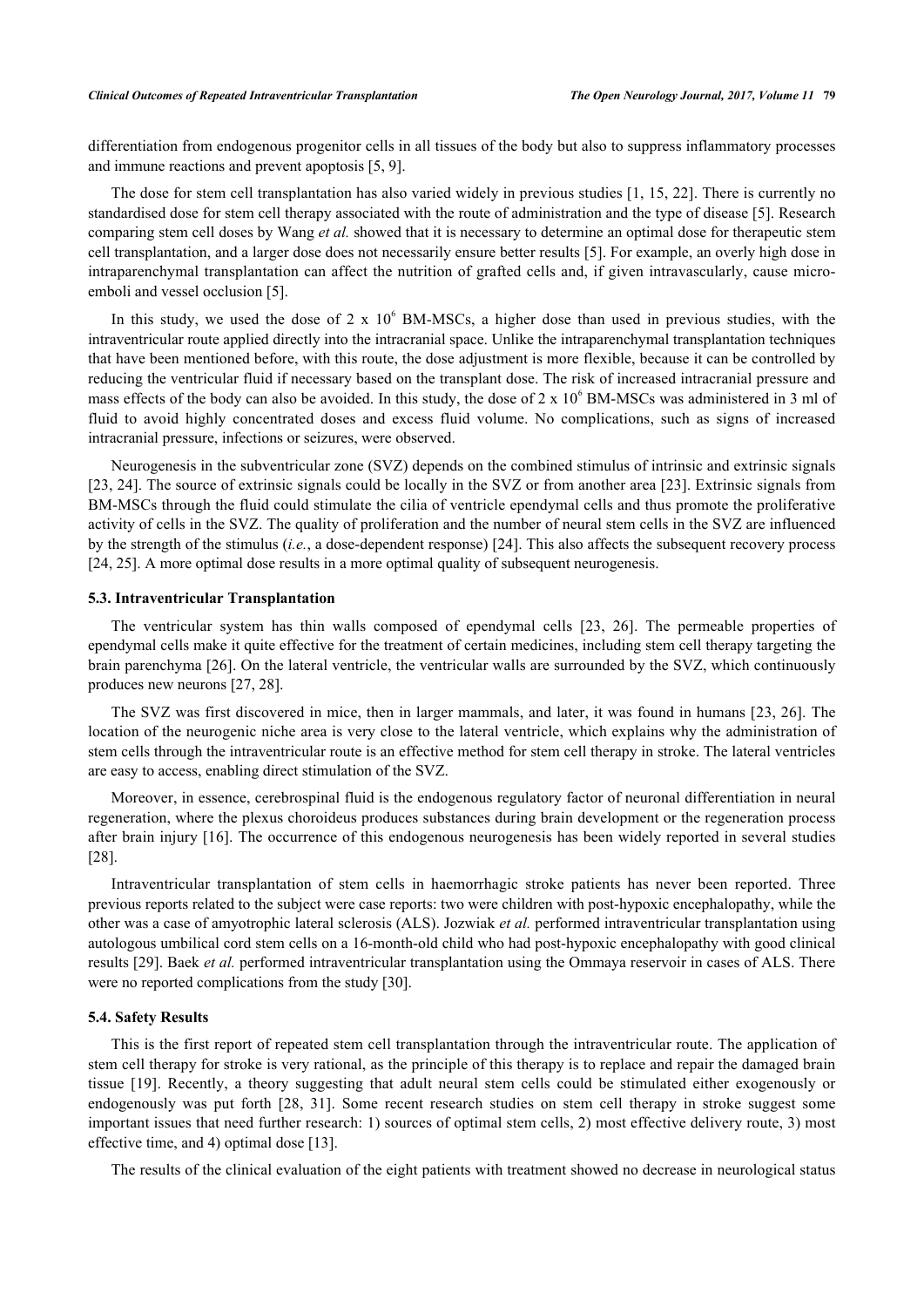and no complications associated with the actions and effects from stem cells. Five patients showed improvement on NIHSS with different types of neurologic status enhancement. Some possible side effects that could be observed after treatment are 1) increased intracranial pressure, 2) seizures, 3) infection and 4) rejection reaction by the body. However, this study demonstrated that this technique is safe and reported no complications. One other advantage, the presence of the reservoir, facilitates repeated injections when applying booster therapy.

#### **5.5. Clinical Outcomes**

NIHSS scores were used to evaluate the neurological status of the stroke patients, determine the appropriate treatment for the patients and predict the patients' prognosis [[32](#page-9-0)]. Determining the severity of stroke is very important in assessing the prognosis associated with the disease, including mortality, length of stay in hospital, progress of neurological deficit and functional recovery of stroke patients. A study by Williams *et al.* showed that the reliability of the NIHSS was almost perfect [[33\]](#page-9-1). Examining the NIHSS scores obtained prospectively and retrospectively is an excellent method for analysing patients' conditions, and no bias on the scale was found in the retrospective process, although there were some missing elements of physical examinations in the medical records [[33\]](#page-9-1).

Kondziolka *et al.* implanted cultured human neural cells by the stereotactic technique in ischemic stroke patients. At the 18-month and 24-month observations, there were some functional improvements in patients [[15](#page-8-5)]. This finding is consistent with this study. When we compared the 'before and after' conditions in stem cell transplantation, there were functional improvements in some patients.

Bang *et al.* reported the transplantation of BM-MSCs intravenously in patients with stroke infarction evaluated at months 3, 6 and 12. The results showed a significant difference in NIHSS scores in treated patients compared with controls [[11\]](#page-8-1). Bhasin *et al.* reported a significant difference among six stroke infarction patients compared with controls after the intravenous transplantation of BM-MSCs. Post-treatment clinical and radiological evaluation was performed after eight weeks [[11\]](#page-8-1). In this study, the evaluation was conducted after 48 weeks. All of the previous reports were studies on stroke infarction, whereas in this study, we conducted the research on haemorrhagic type.

Compared to ischemic stroke and subarachnoid haemorrhage, intracerebral haemorrhagic stroke has the highest mortality rate, more severe complications, and poorer long-term prognosis [[3](#page-7-2)]. Based on the pathology, the tissue damage is more severe compared with ischemic stroke [\[3\]](#page-7-2). In the chronic phase, permanent damage or encephalomalacia frequently occurs, which usually does not respond to treatment, except physical rehabilitation therapy [\[2](#page-7-1)]. Based on these conditions, stem cell transplantation tends to work through the paracrine effects of trophic factors as a neuroprotective and stimulator agent of neuronal plasticity to improve the neurological function [[3](#page-7-2)]. In this study included cases of supratentorial hemorrhagic stroke, which after transplantation procedures performed, there is an improvement in neurological status in some patients.

#### **CONCLUSION**

In this study, clinical evaluations conducted using NIHSS scores after 24 and 48 weeks of treatment showed an improvement without evidence of side effects or complications. Because of the small sample size and non-randomised trial performed in this study, we could not reach a definitive conclusion regarding the potential of intraventricular transplantation of BM-MSCs in chronic stroke. However, this small study shows that repeated intraventricular transplantation of autologous BM-MSCs is advantageous. More advanced study is required to evaluate the efficacy of intraventricular stem cell therapy in stroke.

# **LIST OF ABBREVIATIONS**

| ALS <sub></sub> |   | Amyotrophic lateral sclerosis      |
|-----------------|---|------------------------------------|
| <b>BM-MSC</b>   | = | Bone marrow mesenchymal stem cells |
| <b>CAA</b>      | = | Cerebral amyloid angiopathy        |
| <b>CD</b>       | = | Cluster of differentiation         |
| <b>FBS</b>      | = | Foetal bovine serum                |
| <b>FITC</b>     | = | Fluorescein isothiocyanate         |
| <b>ICH</b>      | = | Intracerebral haemorrhage          |
| <b>MMP</b>      | = | Metalloproteinase                  |
| <b>MN</b>       |   | Mononuclear cells                  |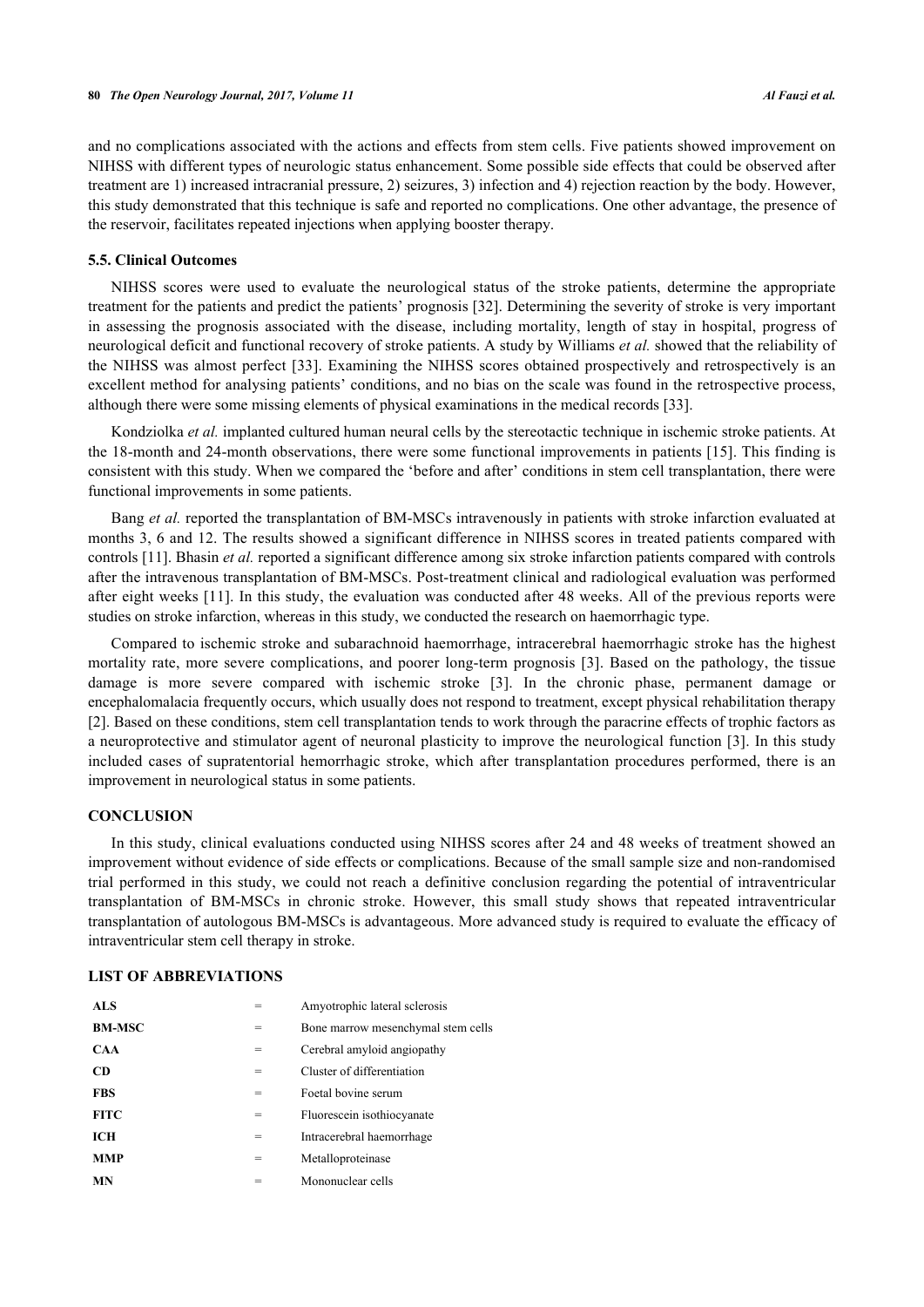| <b>MSC</b>   |     | Mesenchymal stem cells                    |
|--------------|-----|-------------------------------------------|
| <b>NIHSS</b> | $=$ | National Institute of Health Stroke Scale |
| PE           |     | Phycoerythrin                             |
| PerCp/Cy5.5  | $=$ | Peridinin-chlorophyll-protein Complex     |
| SVZ.         |     | Subventricular zone                       |

# **ETHICS APPROVAL AND CONSENT TO PARTICIPATE**

The study was conducted with the human subject along with completed understanding and consent.

The Ethical Committee at Dr. Soetomo General Hospital has approved this study.

# **HUMAN AND ANIMAL RIGHTS**

No animals were used in this research. All research procedures followed were in accordance with the ethical standards of the committee responsible for human experimentation (institutional and national), and with the Helsinki Declaration of 1975, as revised in 2008 ([http://www.wma.net/en/20activities/10ethics/10helsinki/\)](http://www.wma.net/en/20activities/10ethics/10helsinki/).

#### **CONSENT FOR PUBLICATION**

The study was conducted with the human subject along with completed understanding and consent.

# **CONFLICT OF INTEREST**

The authors declare no conflict of interest, financial or otherwise.

# **ACKNOWLEDGEMENTS**

We would like to acknowledge the support of all laboratory technicians in Stem Cell Research and Development Centre, Airlangga University; and Cell and Tissue Bank, Dr. Soetomo General Hospital, Surabaya, Indonesia.

#### **REFERENCES**

<span id="page-7-0"></span>[1] Bhasin A, Srivastava MV, Kumaran SS, *et al.* Autologous mesenchymal stem cells in chronic stroke. Cerebrovasc Dis Extra 2011; 1(1): 93-104.

[\[http://dx.doi.org/10.1159/000333381\]](http://dx.doi.org/10.1159/000333381) [PMID: [22566987](http://www.ncbi.nlm.nih.gov/pubmed/22566987)]

- <span id="page-7-1"></span>[2] Anon . WHO. The top 10 causes of death WHO Available at: <http://www.who.int/mediacentre/factsheets/fs310/en/>. Accessed November 13, 2017
- <span id="page-7-2"></span>[3] Andres RH, Guzman R, Ducray AD, *et al.* Cell replacement therapy for intracerebral hemorrhage. Neurosurg Focus 2008; 24(3-4): E16. [\[http://dx.doi.org/10.3171/FOC/2008/24/3-4/E15\]](http://dx.doi.org/10.3171/FOC/2008/24/3-4/E15) [PMID: [18341392](http://www.ncbi.nlm.nih.gov/pubmed/18341392)]
- <span id="page-7-3"></span>[4] Fewel ME, Thompson BG Jr, Hoff JT. Spontaneous intracerebral hemorrhage: a review. Neurosurg Focus 2003; 15(4): E1. [\[http://dx.doi.org/10.3171/foc.2003.15.4.0](http://dx.doi.org/10.3171/foc.2003.15.4.0)] [PMID: [15344894\]](http://www.ncbi.nlm.nih.gov/pubmed/15344894)
- <span id="page-7-4"></span>[5] Wang L, Zhang Z, Wang Y, Zhang R, Chopp M. Treatment of stroke with erythropoietin enhances neurogenesis and angiogenesis and improves neurological function in rats. Stroke 2004; 35(7): 1732-7. [\[http://dx.doi.org/10.1161/01.STR.0000132196.49028.a4](http://dx.doi.org/10.1161/01.STR.0000132196.49028.a4)] [PMID: [15178821\]](http://www.ncbi.nlm.nih.gov/pubmed/15178821)
- <span id="page-7-5"></span>[6] Keep RF, Hua Y, Xi G. Intracerebral haemorrhage: mechanisms of injury and therapeutic targets. Lancet Neurol 2012; 11(8): 720-31. [\[http://dx.doi.org/10.1016/S1474-4422\(12\)70104-7\]](http://dx.doi.org/10.1016/S1474-4422(12)70104-7) [PMID: [22698888](http://www.ncbi.nlm.nih.gov/pubmed/22698888)]
- <span id="page-7-6"></span>[7] Seyfried D, Ding J, Han Y, Li Y, Chen J, Chopp M. Effects of intravenous administration of human bone marrow stromal cells after intracerebral hemorrhage in rats. J Neurosurg 2006; 104(2): 313-8. [\[http://dx.doi.org/10.3171/jns.2006.104.2.313](http://dx.doi.org/10.3171/jns.2006.104.2.313)] [PMID: [16509507\]](http://www.ncbi.nlm.nih.gov/pubmed/16509507)
- <span id="page-7-7"></span>[8] Hua Y, Keep RF, Hoff JT, Xi G. Brain injury after intracerebral hemorrhage: the role of thrombin and iron. Stroke 2007; 38(2)(Suppl.): 759-62.

[\[http://dx.doi.org/10.1161/01.STR.0000247868.97078.10](http://dx.doi.org/10.1161/01.STR.0000247868.97078.10)] [PMID: [17261733](http://www.ncbi.nlm.nih.gov/pubmed/17261733)]

<span id="page-7-8"></span>[9] Calió ML, Marinho DS, Ko GM, *et al.* Transplantation of bone marrow mesenchymal stem cells decreases oxidative stress, apoptosis, and hippocampal damage in brain of a spontaneous stroke model. Free Radic Biol Med 2014; 70: 141-54. [\[http://dx.doi.org/10.1016/j.freeradbiomed.2014.01.024\]](http://dx.doi.org/10.1016/j.freeradbiomed.2014.01.024) [PMID: [24525001](http://www.ncbi.nlm.nih.gov/pubmed/24525001)]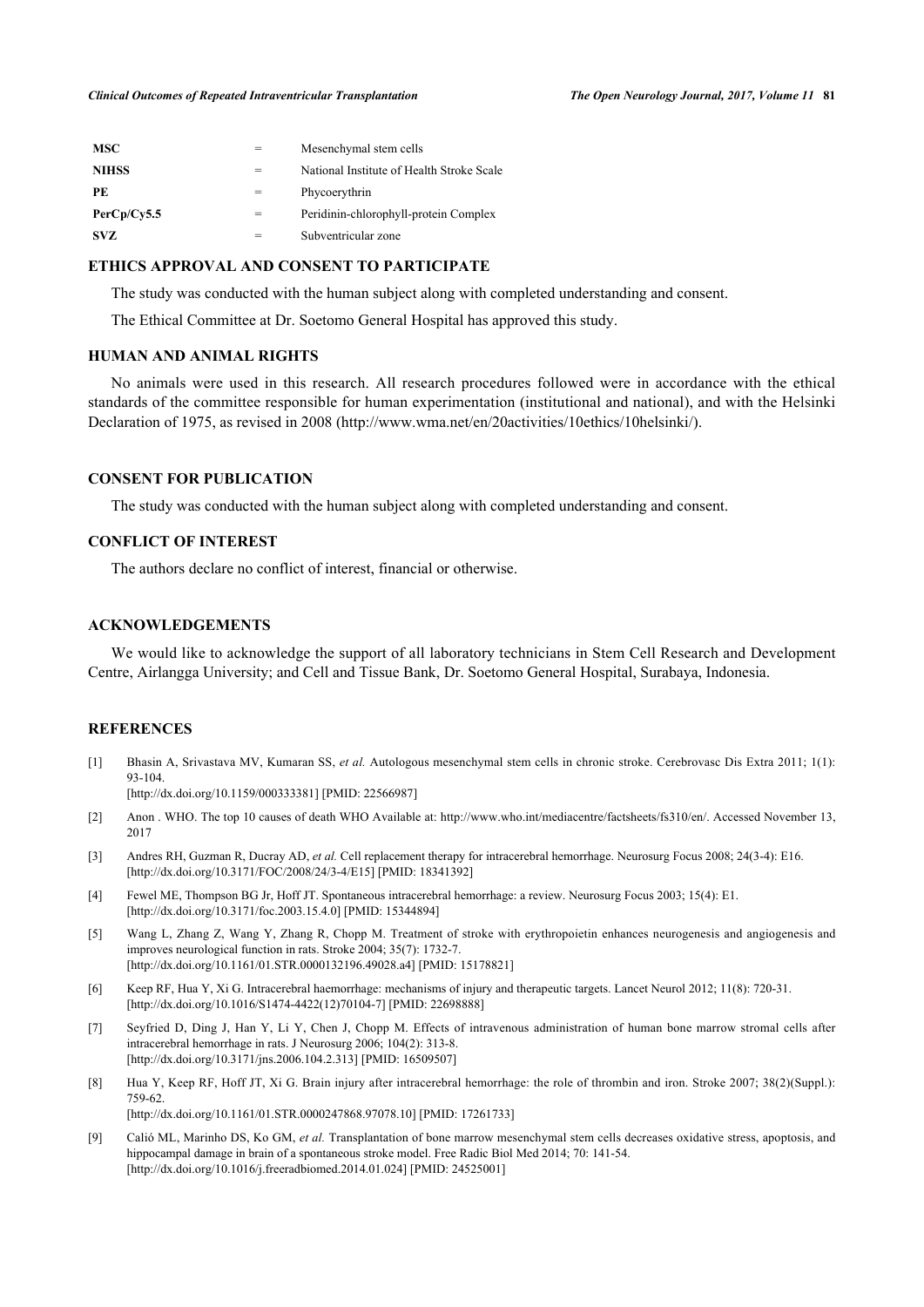#### **82** *The Open Neurology Journal, 2017, Volume 11 Al Fauzi et al.*

- <span id="page-8-0"></span>[10] Rincon F, Mayor SA. BioMed Central 2008. Available at: <http://ccforum.com/content/12/6/237>
- <span id="page-8-1"></span>[11] Bang OY, Lee JS, Lee PH, Lee G. Autologous mesenchymal stem cell transplantation in stroke patients. Ann Neurol 2005; 57(6): 874-82. [\[http://dx.doi.org/10.1002/ana.20501\]](http://dx.doi.org/10.1002/ana.20501) [PMID: [15929052](http://www.ncbi.nlm.nih.gov/pubmed/15929052)]
- <span id="page-8-2"></span>[12] Bliss T, Guzman R, Daadi M, Steinberg GK. Cell transplantation therapy for stroke. Stroke 2007; 38(2)(Suppl.): 817-26. [\[http://dx.doi.org/10.1161/01.STR.0000247888.25985.62](http://dx.doi.org/10.1161/01.STR.0000247888.25985.62)] [PMID: [17261746](http://www.ncbi.nlm.nih.gov/pubmed/17261746)]
- <span id="page-8-3"></span>[13] Chopp M, Li Y, Shen L. Transplantation of bone marrow stromal cells for the treatment of stroke.Stroke recovery with cellular therapies. Totowa, New Jersey: Humana Press. 2008. [\[http://dx.doi.org/http://dx.doi.org/10.1007/978-1-60327-057-1\\_2\]](http://dx.doi.org/http://dx.doi.org/10.1007/978-1-60327-057-1_2)
- <span id="page-8-4"></span>[14] Kulshreshtha A, Vaccarino V, Judd SE, *et al.* Life's Simple 7 and risk of incident stroke: the reasons for geographic and racial differences in stroke study. Stroke 2013; 44(7): 1909-14. [\[http://dx.doi.org/10.1161/STROKEAHA.111.000352](http://dx.doi.org/10.1161/STROKEAHA.111.000352)] [PMID: [23743971\]](http://www.ncbi.nlm.nih.gov/pubmed/23743971)
- <span id="page-8-5"></span>[15] Kondziolka D, Wechsler L, Goldstein S, *et al.* Transplantation of cultured human neuronal cells for patients with stroke. Neurology 2000; 55(4): 565-9. [\[http://dx.doi.org/10.1212/WNL.55.4.565](http://dx.doi.org/10.1212/WNL.55.4.565)] [PMID: [10953194\]](http://www.ncbi.nlm.nih.gov/pubmed/10953194)
- <span id="page-8-6"></span>[16] Falcão AM, Marques F, Novais A, Sousa N, Palha JA, Sousa JC. The path from the choroid plexus to the subventricular zone: Go with the flow! Front Cell Neurosci 2012; 6: 34. [\[http://dx.doi.org/10.3389/fncel.2012.00034\]](http://dx.doi.org/10.3389/fncel.2012.00034) [PMID: [22907990](http://www.ncbi.nlm.nih.gov/pubmed/22907990)]
- <span id="page-8-7"></span>[17] Ghitoiu A, Rusu EC, Slăvoacă D, Aigyul E, Popescu BO. A hypertensive patient with multiple intracerebral hemorrhages due to brain metastases. J Med Life 2009; 2(4): 437-9. [PMID: [20108758\]](http://www.ncbi.nlm.nih.gov/pubmed/20108758)
- <span id="page-8-8"></span>[18] Magistris F, Bazak S, Martin J. Intracerebral hemorrhage: Pathophysiology, diagnosis and management. MUMJ 2013; 10: 15-22.
- <span id="page-8-9"></span>[19] Li M, Ikehara S. Bone-marrow-derived mesenchymal stem cells for organ repair. Stem Cells Int 2013. [\[http://dx.doi.org/10.1155/2013/132642](http://dx.doi.org/10.1155/2013/132642)]
- <span id="page-8-10"></span>[20] Li N, Wang P, Ma XL, *et al.* Effect of bone marrow stromal cell transplantation on neurologic function and expression of VEGF in rats with focal cerebral ischemia. Mol Med Rep 2014; 10(5): 2299-305. [\[http://dx.doi.org/10.3892/mmr.2014.2502\]](http://dx.doi.org/10.3892/mmr.2014.2502) [PMID: [25174606](http://www.ncbi.nlm.nih.gov/pubmed/25174606)]
- <span id="page-8-11"></span>[21] Savitz SI, Dinsmore J, Wu J, Henderson GV, Stieg P, Caplan LR. Neurotransplantation of fetal porcine cells in patients with basal ganglia infarcts: A preliminary safety and feasibility study. Cerebrovasc Dis 2005; 20(2): 101-7. [\[http://dx.doi.org/10.1159/000086518\]](http://dx.doi.org/10.1159/000086518) [PMID: [15976503](http://www.ncbi.nlm.nih.gov/pubmed/15976503)]
- <span id="page-8-12"></span>[22] Prasad K, Sharma A, Garg A, *et al.* Intravenous autologous bone marrow mononuclear stem cell therapy for ischemic stroke: A multicentric, randomized trial. Stroke 2014; 45(12): 3618-24. [\[http://dx.doi.org/10.1161/STROKEAHA.114.007028](http://dx.doi.org/10.1161/STROKEAHA.114.007028)] [PMID: [25378424\]](http://www.ncbi.nlm.nih.gov/pubmed/25378424)
- <span id="page-8-13"></span>[23] Bordey A. Adult neurogenesis: Basic concepts of signaling. Cell Cycle 2006; 5(7): 722-8. [\[http://dx.doi.org/10.4161/cc.5.7.2614\]](http://dx.doi.org/10.4161/cc.5.7.2614) [PMID: [16582623](http://www.ncbi.nlm.nih.gov/pubmed/16582623)]
- <span id="page-8-14"></span>[24] Kazanis I. The subependymal zone neurogenic niche: A beating heart in the centre of the brain: How plastic is adult neurogenesis? Opportunities for therapy and questions to be addressed. Brain 2009; 132(Pt 11): 2909-21.
- <span id="page-8-15"></span>[25] Marquez YD, Wang MY, Liu CY. Cellular signaling in neural stem cells: Implications for restorative neurosurgery. Neurosurg Focus 2005; 19(3): E2. [\[http://dx.doi.org/10.3171/foc.2005.19.3.3](http://dx.doi.org/10.3171/foc.2005.19.3.3)] [PMID: [16190601\]](http://www.ncbi.nlm.nih.gov/pubmed/16190601)
- <span id="page-8-16"></span>[26] Kazanis I. Can adult neural stem cell create new brains? Plasticity in the adult mammalian Neurogenic niches: Realities and expectations in the era of regenerative biology. Neurosci 2012; 19(1): 19-27.
- <span id="page-8-17"></span>[27] Doetsch F, Caillé I, Lim DA, García-Verdugo JM, Alvarez-Buylla A. Subventricular zone astrocytes are neural stem cells in the adult mammalian brain. Cell 1999; 97(6): 703-16. [\[http://dx.doi.org/10.1016/S0092-8674\(00\)80783-7\]](http://dx.doi.org/10.1016/S0092-8674(00)80783-7) [PMID: [10380923](http://www.ncbi.nlm.nih.gov/pubmed/10380923)]
- <span id="page-8-18"></span>[28] Okano H. Neural stem cells: Progression of basic research and perspective for clinical application. Keio J Med 2002; 51(3): 115-28. [\[http://dx.doi.org/10.2302/kjm.51.115](http://dx.doi.org/10.2302/kjm.51.115)] [PMID: [12371642\]](http://www.ncbi.nlm.nih.gov/pubmed/12371642)
- <span id="page-8-19"></span>[29] Jozwiak S, Habich A, Kotulska K, *et al.* Intracerebroventricular transplantation of cord blood-derived neural progenitors in a child with severe global brain ischemic injury. Cell Med 2010; 1(2): 71-80. [\[http://dx.doi.org/10.3727/215517910X536618\]](http://dx.doi.org/10.3727/215517910X536618) [PMID: [26966631](http://www.ncbi.nlm.nih.gov/pubmed/26966631)]
- <span id="page-8-20"></span>[30] Baek W, Kim YS, Koh SH, *et al.* Stem cell transplantation into the intraventricular space *via* an Ommaya reservoir in a patient with amyotrophic lateral sclerosis. J Neurosurg Sci 2012; 56(3): 261-3. [PMID: [22854595\]](http://www.ncbi.nlm.nih.gov/pubmed/22854595)
- <span id="page-8-21"></span>[31] Alonso G. Proliferation of progenitor cells in the adult rat brain correlates with the presence of vimentin-expressing astrocytes. Glia 2001; 34(4): 253-66. [\[http://dx.doi.org/10.1002/glia.1059\]](http://dx.doi.org/10.1002/glia.1059) [PMID: [11360298](http://www.ncbi.nlm.nih.gov/pubmed/11360298)]